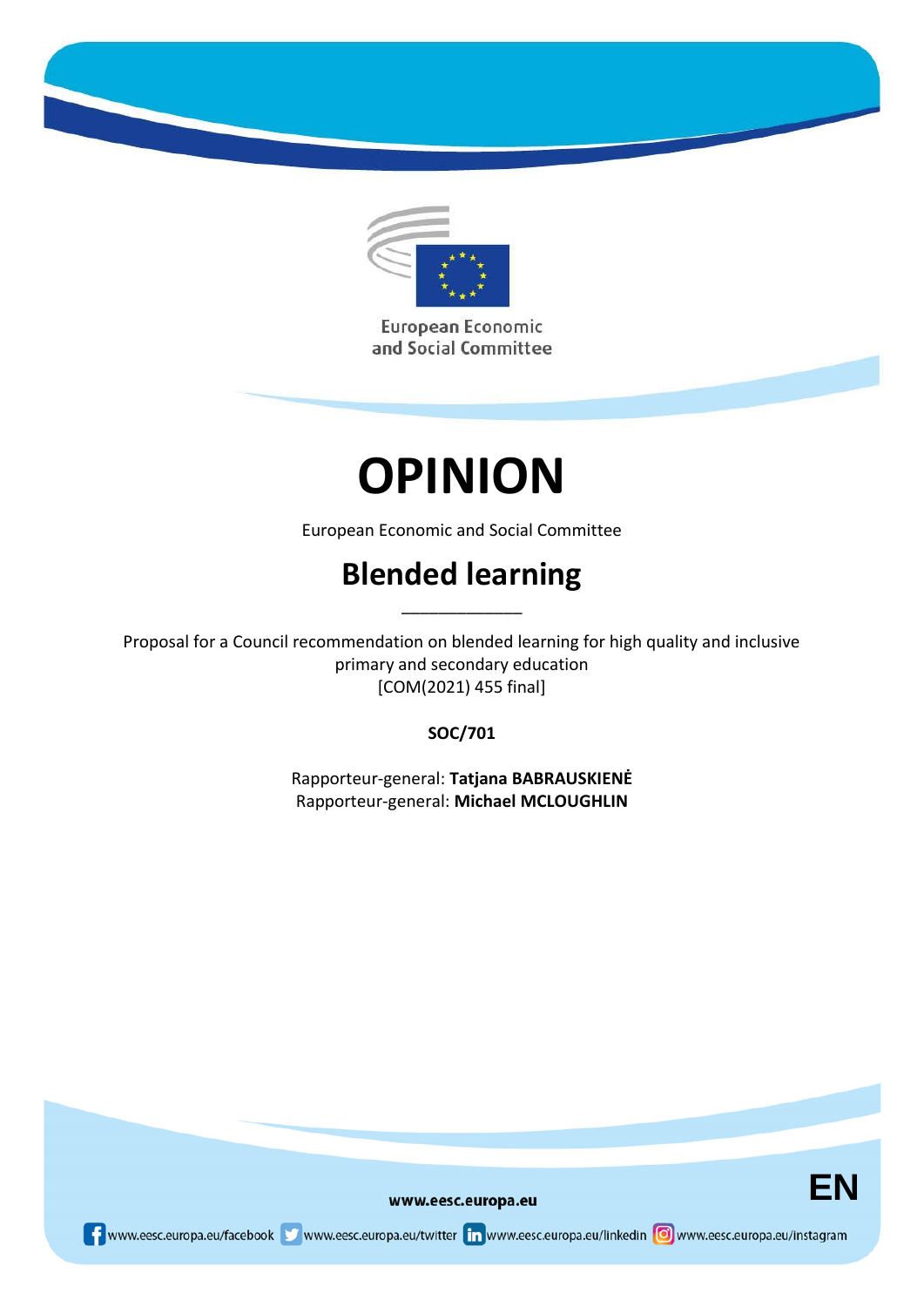| Referral                                     | Council, 30/08/2021                                                                           |
|----------------------------------------------|-----------------------------------------------------------------------------------------------|
| Legal basis                                  | Articles 165 (4) and 166 (4) of the Treaty on the Functioning of the<br><b>European Union</b> |
| Section responsible                          | <b>Employment, Social Affairs and Citizenship</b>                                             |
| Adopted at plenary                           | 20/10/2021                                                                                    |
| Plenary session No                           | 654                                                                                           |
| Outcome of vote<br>(for/against/abstentions) | 152/0/0                                                                                       |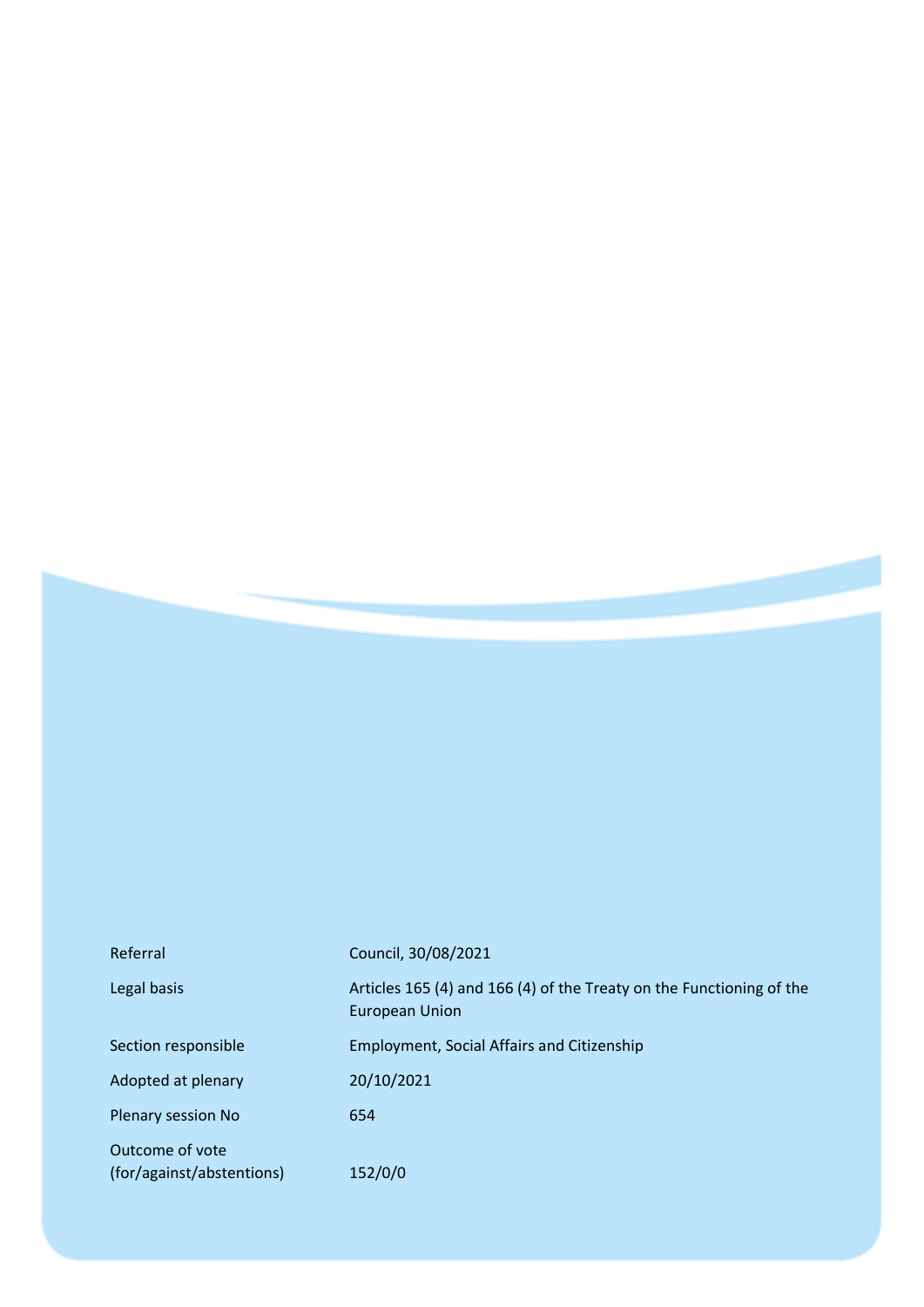#### 1. **Conclusions and recommendations**

- 1.1 The EESC is pleased that the proposal points out that "Education is a fundamental human right and a right of the child". The EESC also welcomes the fact that the intention of the proposal is to implement the European Pillar of Social Rights (EPSR) and other important EU initiatives<sup>1</sup> that aim to enhance cooperation among Member States to make quality and inclusive education a reality in the green and digital transitions of social and economic life and the labour market.
- 1.2 The EESC again calls on "the European Commission and Member States to implement the first principle of the European Pillar of Social Rights (EPSR), which is to make quality and inclusive education, training and lifelong learning (LLL) a right for all in Europe"<sup>2</sup>, and to apply it to improve the provision of digital skills and competences with support for equal access to blended learning (BL) for all and sustainable public funding agreed with education social partners and civil society.
- 1.3 The EESC would refer to its opinion<sup>3</sup> in which it requests that "implementation of the Digital Education Action Plan 2021-27 needs to ensure effective social dialogue and consultation with stakeholders, respect and enforcement of labour rights, and worker information, consultation and participation in digital skills and entrepreneurship skills development, in particular in VET, adult learning and employee training to reduce the skills gaps companies face''.
- 1.4 The EESC urges Member States to build on experience derived from education during the COVID-19 crisis, and to ensure that blended learning (BL) is carefully designed and practised in the balanced curricula with the support of suitable pedagogical tools, in order to ensure that an appropriate and innovative learning environment and tools are provided for all children. Member States need to ensure that BL is established to support the quality and inclusion of education, in particular for children in need. The concept of BL, although gaining ground and receiving more attention, still needs more research and study, particularly from the perspective of educational disadvantage, as well as for primary schools and early secondary schools.
- 1.5 The EESC notes that in order to ensure more autonomy for students in their learning processes, it is important that BL be available for all students, not just for those living in rural areas where access to school is not possible, or in tertiary education where independent learning is required by the students.

<sup>1</sup> COM/2020/625 final, COM/2020/624 final, OJ C 66, 26.2.2021 p. 1, OJ C 221, 10.6.2021, p. 3.

<sup>2</sup> OJ C 56, 16.2.2021, p. 1.

<sup>3</sup> OJ C 286, 16.7.2021, p. 27.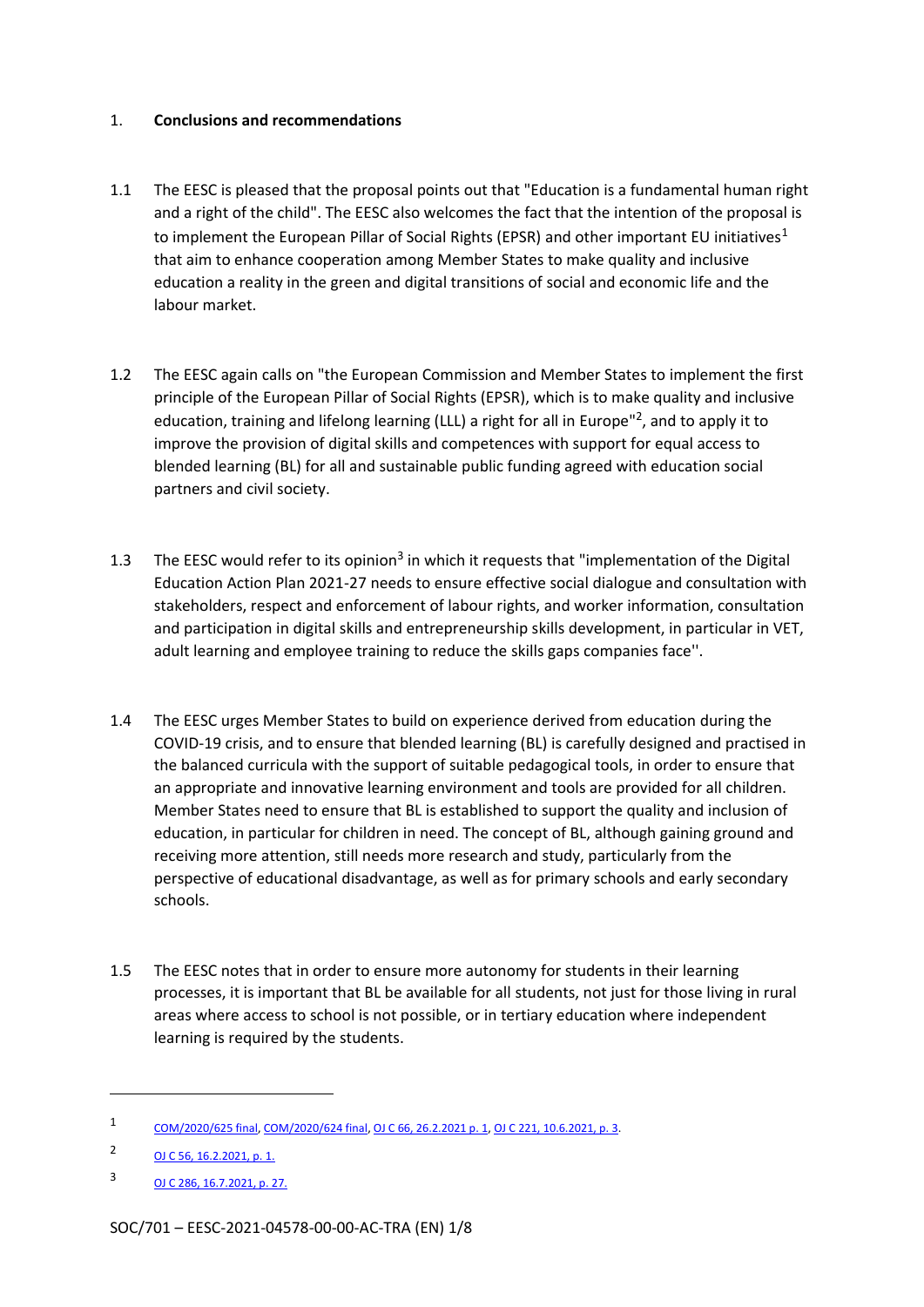- 1.6 The EESC notes that in cases of non-school, project-based learning, the health and the safety of students, especially of VET students, need to be ensured. Long-term distance learning, in place during the COVID-19 crisis, has had a negative impact on the mental and physical well-being of students and teachers, as well as on pupils' learning outcomes. The EESC welcomes the proposal's emphasis on the fact that qualified mental health professionals need to provide effective support for the well-being of students and teachers.
- 1.7 The EESC calls on Member States to ensure that BL is included in their education strategy, following effective dialogue with the relevant education social partners and stakeholders in education, in a way that positively contributes to quality and inclusive learning for students, ensures access to good teaching and learning environments and the necessary tools and support for teachers, and does not leave students without support.
- 1.8 The EESC further calls on Member States to ensure that BL is not detrimental to the social value of education or the relevance of face-to-face teaching in education programmes. The experience of emergency online teaching and learning during the COVID-19 pandemic has shed light on the irreplaceable value of face-to-face teaching and of continued interaction and feedback between teachers and students to ensure quality and inclusive education. Relationships between students and teachers are a key factor in student motivation and learning, which should not be undermined by BL.
- 1.9 The EESC asks that Member States ensure that the development of individualised educational plans take into consideration student requirements for assistive technology. In addition, the EESC would point out that this necessitates teachers being adequately assisted by support staff, being familiar with these technologies, and being able to utilise them effectively to meet the needs of students with disabilities.
- 1.10 The EESC emphasises the teachers' central role in BL. Staff exchanges, collaborative projects and individualised teaching is possible if there is adequate teacher working time allocated for this and if the school leadership supports it. It is very important to nurture a BL community to promote the value of teaching and training technology.
- 1.11 Additionally, the EESC would point out that to ensure inclusion and quality of education, BL should contribute to implementation of the "Council Conclusions on European teachers and trainers for the future". In this respect the EESC calls on Member States to support teachers effectively in their preparations for providing support to students on quality BL, by improving, updating and making initial and continuous professional development more relevant to teachers' and students' needs.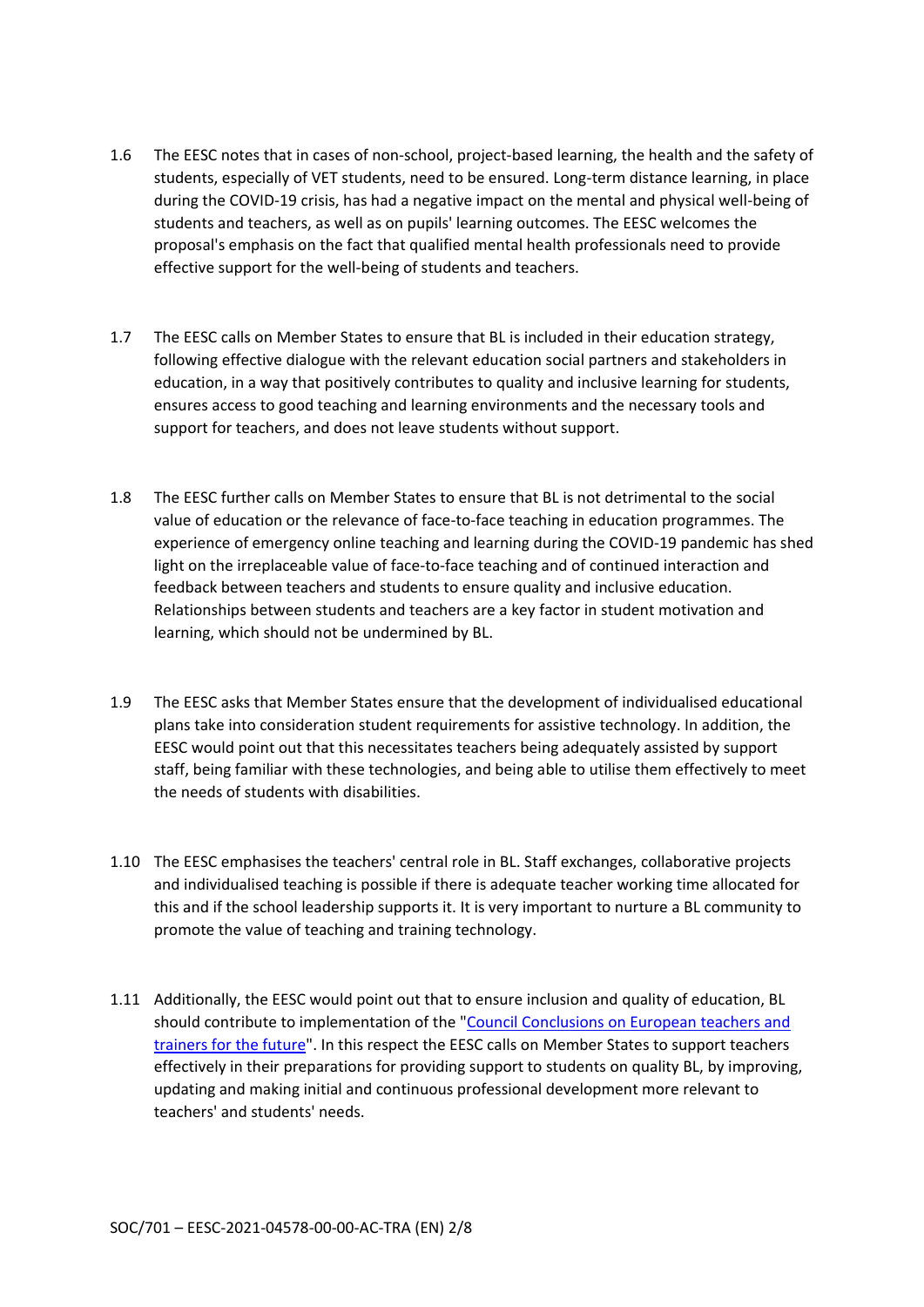- 1.12 The EESC welcomes the proposed measures to support teachers' IT literacy, such as digital upskilling courses, programmes and tools for teachers and the development and dissemination of on-line and on-site pedagogical modules and resources. Additionally, the proposal should support the right of teachers to receive up-to-date and accessible continuous professional development; this should be recognised in social dialogue and collective bargaining at national, regional and local level with the meaningful involvement of education social partners.
- 1.13 The EESC would point out that massive open online courses (MOOCs) are not necessarily interactive or based on good pedagogy. Therefore, it calls on the Commission to provide more diverse training support for teachers, trainers, school leaders and teacher educators on BL in the School Education Gateway platform, leading to certification. The technical resources and materials developed with the support of the Commission to be employed in BL need to be reliable, easy to use, translated into all official EU languages and unanimously accepted by all the stakeholders in the learning process. The EESC recommends that the European Teacher Academy projects also be asked to develop joint accredited teacher training programmes on improving pedagogy on BL. The role of micro credentials should be explored related to BL.
- 1.14 The EESC welcomes the fact that the proposal places emphasis on the well-being and attractiveness of the teaching profession and suggests that Member States employ more teachers to support the well-being of teaching staff. The EESC notes that the major shortage of teachers and unattractive working conditions and salaries<sup>4</sup> have a detrimental effect on the quality of teaching. This can create an obstacle to the development of high quality and inclusive BL systems.
- 1.15 The EESC would point out that combining face-to-face and distance learning requires teachers to be creative and innovative<sup>5</sup> and have good pedagogical skills. It is essential to design BL in such a way that it respects the workload, working time and decent working conditions of teachers and ensures that they have a supportive working environment.
- 1.16 The EESC recommends that democratic school leadership is ensured, wherein there is effective independence for students and teachers to steer their own learning and teaching process. The EESC points once again at the importance of securing and strengthening the democratic governance of education and training systems, which should involve meaningful consultation with organised civil society.<sup>6</sup>
- 1.17 The EESC notes that BL outside a formal education setting, e.g. informal and non-formal learning, needs to be recognised with effective implementation of Council Recommendation of

<sup>4</sup> EC: Teachers in Europe Careers, Development and Well-being, 2021.

<sup>5</sup> EC: Blended learning in school education – guidelines for the start of the academic year 2020/21.

<sup>6</sup> OJ C 286, 16.7.2021, p. 27.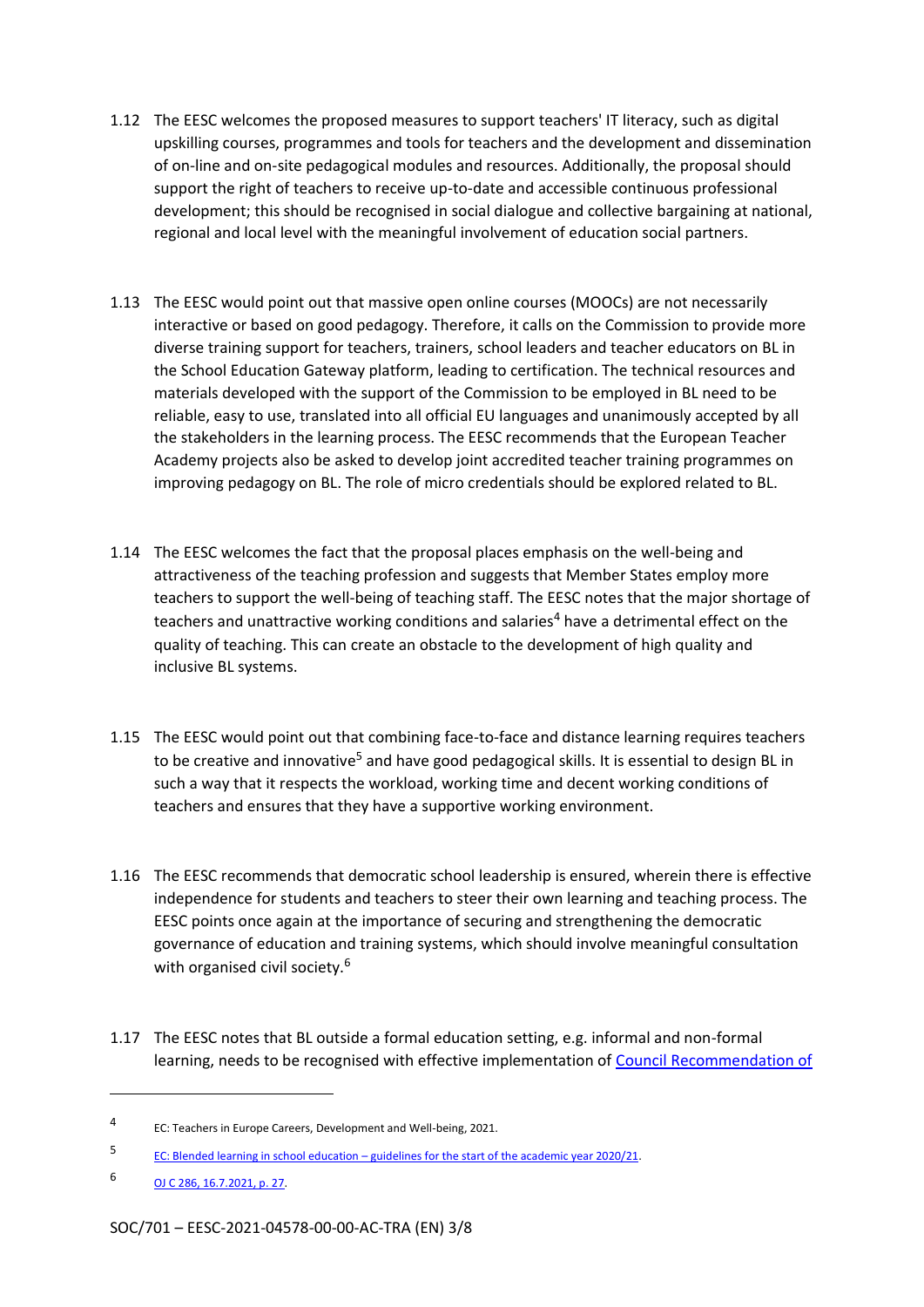20 December 2012 on the validation of non-formal and informal learning. Indeed informal and non-formal learning plays an important role in supporting the development of essential interpersonal, communicative and cognitive skills, including, among other things, creativity, active citizenship and skills for a working life. Participation in validation processes needs to be accessible for everyone and be supported with sustainable public investment.

- 1.18 The EESC points out that well developed BL needs to be supported by sustainable public investment, highlighted as part of the European Semester and with the support of additional EU funds, such as the Recovery and Resilience Facility, Erasmus+ and ESF+. Supporting access to quality online learning programs is essential for any learner. More investment is needed, especially to ensure high quality distance learning for VET students and to secure their access to tools and simulators which help them with independent practical learning in a safe environment and providing community lifelong learning centres<sup>7</sup> and libraries.
- 1.19 The EESC notes that the growing use of digital tools in the framework of BL is increasingly endangering the data safety of students and teachers, as well as the intellectual property rights of teachers. Therefore, the Commission and Member States should provide sustainable public funding and put in place a suitable legal framework in consultation with education social partners and stakeholders in education, ensuring data protection and intellectual property rights in education. The EESC is concerned that the recommendation is envisaging that "no additional resources are needed" to implement the plans in the proposal. Funding can be a way to leverage co-operation in fields where there is no strong EU competence. Costs could involve hosting, maintenance and equipment costs for integrating a platform, hosting teaching resources, data security, equipping teachers and pupils, etc. The most disadvantaged students will suffer most if there are no proper resources.
- 1.20 The EESC calls on the Commission and Member States to address the proliferation of education providers and the expansion of the EdTech sector, which will be increasingly favoured by the implementation of BL in education programmes. The EESC calls on Member States to develop national regulations, including the possibility of setting up public platforms for online teaching and learning to protect the public value of education. In addition, public platforms should be implemented in meaningful consultation with education social partners and education stakeholders, fully respecting the professional autonomy of teachers and education personnel, as well as academic freedom and the autonomy of education institutions, without putting pressure on teachers or education personnel as to the educational material and pedagogical methods they use.
- 1.21 Given the importance attached to the whole area of BL, the EESC suggests that discrete measurement and differentiated data collection depending on age recognising the different

<sup>7</sup> Downes, P. (2011). *Multi/Interdisciplinary Teams for Early School Leaving Prevention: Developing a European Strategy Informed by International Evidence and Research.* European Commission, NESET (Network of Experts on Social Aspects of Education and Training), Directorate General, Education and Culture: Brussels.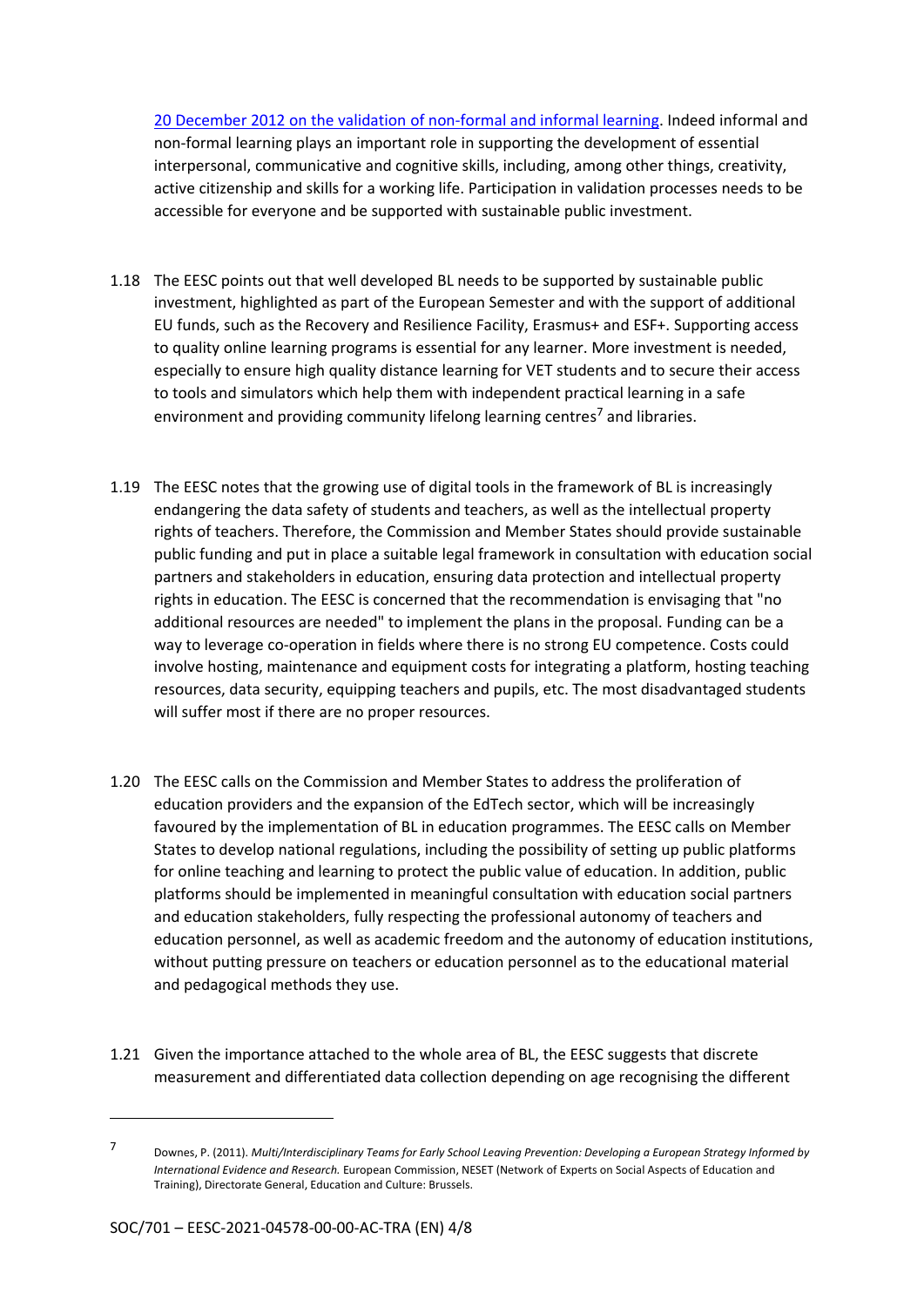developmental needs of children and young people be developed for this recommendation; this should also allow information to be gathered on related metrics on disadvantage, such as bullying and early school leaving. The precise measurements can be developed in conjunction with the relevant partners. Similarly, as a consequence there must be clear reporting on, and monitoring of, the delivery of the recommendation.

#### 2. **General comments**

- 2.1 The following opinion looks at the Proposal for a Council Recommendation on blended learning for high quality and inclusive primary and secondary education. This opinion also places an emphasis on secondary-level initial vocational education. The proposed recommendation does not advocate a mainstreaming of reduced educator presence in learning, neither does it encourage more hours being spent in front of a screen. The EESC welcomes the involvement of young people, which should be sustained and ongoing in the whole process.
- 2.2 According to a European Commission study<sup>8</sup>, "Blended learning is understood as a hybrid approach that combines learning in school with distance learning, including online learning. Blended learning is a flexible model that can support a project or course of study to progress, whilst not requiring teachers and learners to be in the same physical space at all times".
- 2.3 While school-based learning enhances learners' social skills, well-being, a sense of belonging, a sense of community and better personal interaction between teachers and students, and among students, well organised BL can help learners achieve more independent, individualised and self-directed learning<sup>9</sup>. It may have particular promise for arts related learning including video materials.
- 2.4 While the proposal describes BL as a hybrid approach, emphasising its flexibility and its potential to encourage independent study, further clarification is needed regarding the role that teachers and trainers play in the implementation of BL. In this respect, it is important to ensure that BL is implemented in curricula with a whole-school approach, taking into account the needs of teachers, students and their families. It is also necessary that BL be implemented during school time and not cause an unsustainable overload for teachers or an additional burden for pupils' families.

<sup>8</sup> EC: Blended learning in school education – guidelines for the start of the academic year 2020/21.

<sup>9</sup> Ibid.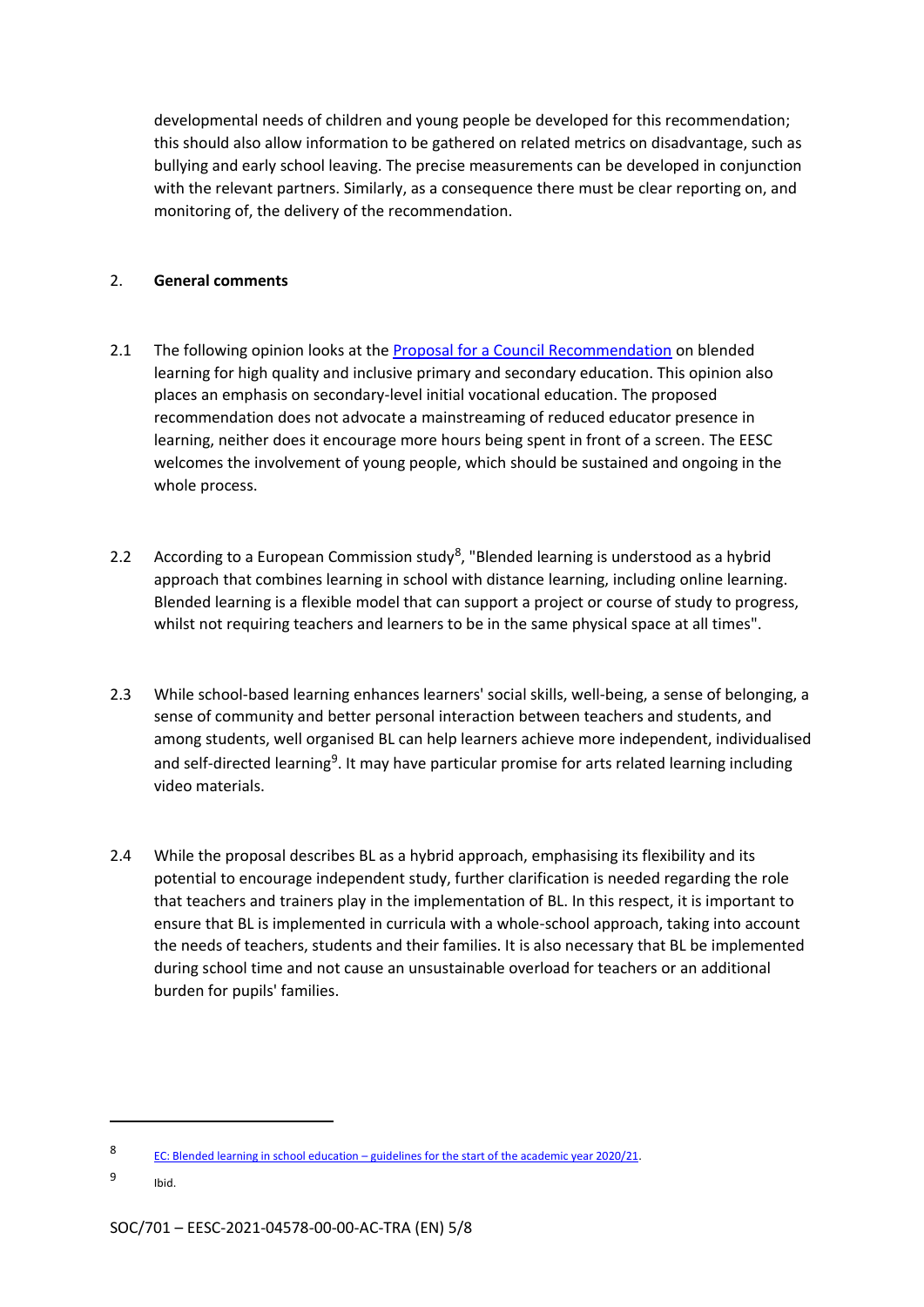#### 3. **Specific comments**

- 3.1 The COVID-19 crisis has obliged students of primary, secondary and VET schools to be more independent learners. Schools and teachers – mostly without any proper preparation – have been obliged to adapt to emergency online and distance learning, using digital messaging, emails, online video-chats, and other means to connect to children in order to provide adequate teaching during lockdown. It has also been a significant challenge for children with disabilities, who are at a greater disadvantage when interacting through digital media. Governments, TV broadcasts, social partners, education and training providers, NGOs and individuals have moved incredibly quickly to support teachers in setting up virtual classrooms and collaboration platforms, but much more still needs to be done.
- 3.2 Given the huge impact of the COVID-19 crisis on young people and the education system, we must also be cautious about the timing of change. The return to in-person schooling needs time to be processed, and many young people need to get used to the return to "normal": too much change in too short a time may be destabilising. Children and young people have borne the brunt of the COVID crisis. Their education, socialising, economic prospects and mental health have suffered particularly badly during the pandemic. The priority in the forthcoming period should be normalisation and a particular focus on well-being, mental health and formal learning.
- 3.3 The EESC is expressing its concern regarding the possibility of how primary and even early grades of secondary schools can cope with BL, with these ages often lacking the necessary competencies to be active learners in a BL environment. They usually lack self-direction, collaborative skills, ICT skills, knowledge construction, self-evaluative skills and several other so-called 21st century skills. These skills are necessary for successful learning in a blended setting, and the absences of these skills in a learners' population are genuine threats to delivering quality BL. A principle that experimental moves to BL in schooling starts with older students rather than younger ones needs to be established.
- 3.4 The EESC is pointing out that VET students have missed out the most on practical learning experience in apprenticeships during COVID. A lack of access to broadband and IT tools, inadequate teacher-student interaction and a lack of appropriate learning environments have all led to more drop-outs, especially among girls and socio-economically disadvantaged children. Blended learning, therefore, needs to be carefully designed and deployed in order to ensure that an inclusive learning environment and tools are provided for all children. While the recommendation largely focusses on the primary and secondary education, also on secondary level initial VET, it would be useful to explore the potential for BL in the area of apprenticeships.
- 3.5 The proposal includes among its measures a direct response to the crisis "prioritising the physical and mental well-being of learners and their families", as well as "boosting the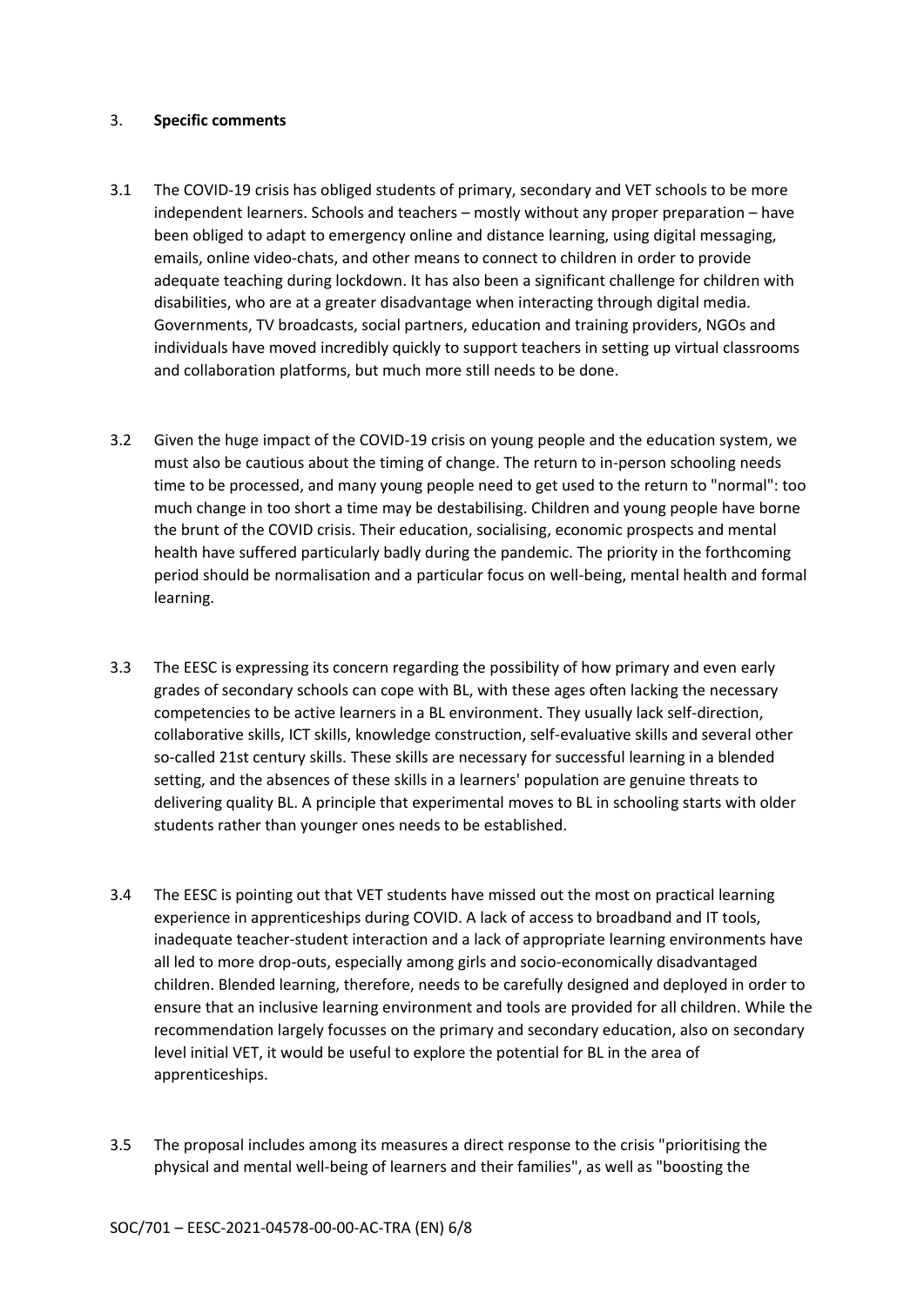development of digital competences of learners and families". In this respect, the EESC points out how important it is to expand the scope of ensuring well-being and improving digital competences to cover the entire education system, including teachers, trainers and school leaders in particular.

- 3.6 The EESC welcomes the fact that the Commission is proposing to develop, in cooperation with Member States, specific guidance material, handbooks and other concrete deliverables, based on evidence, peer-learning activities and good practice. This will fill the gaps identified in support for the development of a BL approach at school and system level. Social partners and other relevant stakeholders should be also part of this cooperation. Every move, change or adjustment to education systems must be done with the utmost caution. We must be completely certain that such changes do not in any way exacerbate educational disadvantage and early school leaving, which are arguably the greatest challenges facing our education system.
- 3.7 The EESC is of the opinion that BL has the potential to completely transform both teaching and learning. However, while the proposal emphasises "the opportunities created by blending learning, including improving the quality and inclusiveness of education and training, and the broad competence development and well-being of learners", the EESC points out that the limitations in implementing BL need to be carefully considered. Especially in the rural areas and areas of poverty where infrastructure (lack of access to broadband and IT tools) and a supportive environment (home environment, financial background, etc.) are lacking for quality BL beneficial to students. Connecting to powerful and reliable networks, especially when all the family needs to connect for its activities is crucial. Moreover, not all students have sufficient levels of digital skills, self-discipline or autonomy necessary for following lessons independently and performing tasks without face-to-face interaction with teachers. In general, successful BL depends heavily on parental monitoring and assistance – especially for younger learners. This risks creating or widening inequalities in pupils' learning outcomes and contributing to a rise in the rate of early school leavers, as not everyone has parents who will be able or available to fulfil that role effectively.
- 3.8 While education systems have been experiencing a growing move towards privatisation in recent years, BL should be implemented in education programmes in such a way that it protects accountability and transparency in the governance of public education systems from the influence of private and commercial interests and players. Education as a public good must not be undermined by BL.
- 3.9 Prior to COVID-19, educators faced the challenge of a growing learning gap among pupils due to various socio-economic pressures. Other factors include racism, segregation and a general decline in upward mobility and a downturn in the global economy. Generally, there has also been an increased reliance on homework, for example, which only serves to widen achievement gaps. Isolation and self-learning likewise have detrimental psychological effects. For many students, particularly those from socio-economically disadvantaged backgrounds,